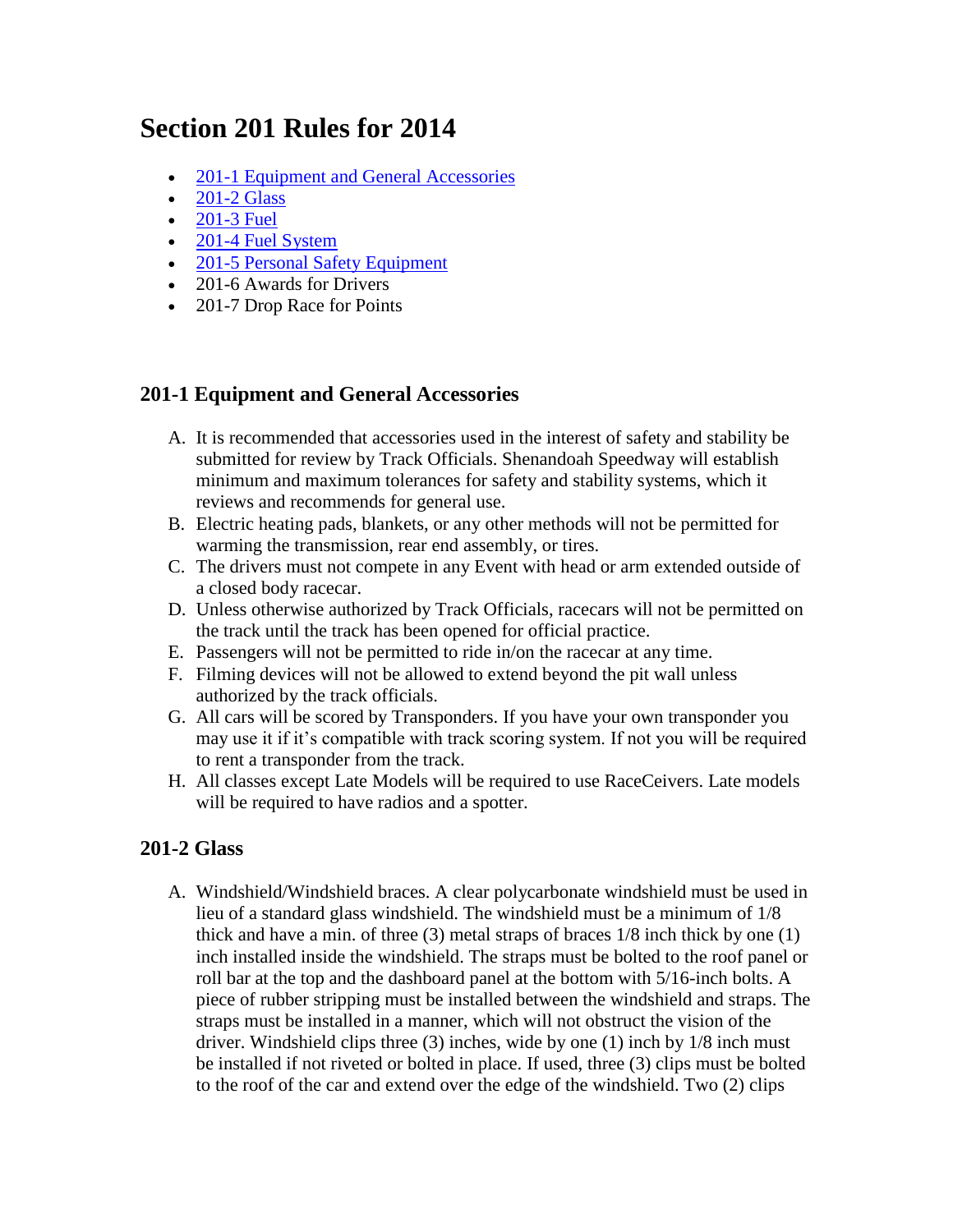must be bolted to the cowl and extend over the bottom of the windshield. Clips must be spaced a minimum of 12 inches apart.

- B. Rear Window. Only clear standard production 1/8-inch thick polycarbonate is to be used in the rear window opening. The standard production polycarbonate must be formed to the same shape as the original equipment glass. The rear window must be secured with a minimum of two (2) metal straps on the outside, not less than 1/8 inch by one (1) inch wide, evenly spaced, and bolted to the roof at the top and the deck support panel at the bottom.
- C. Rear View Mirror. Only one (1) rear view mirror will be permitted and must be mounted at the top of the windshield. A wink type three (3) dimension mirror will be permitted with a maximum width of 26 inches. The rear view mirror must not extend outside of the truck/car.
- D. Side Window Glass/Window Screen. A nylon mesh window screen must be installed in the left side door window opening and be positioned to cover the entire window opening. The window screen must be a rib type, made from minimum ¾ inch, maximum one (1) inch wide nylon material with a minimum one (1) inch square opening between the ribs. The minimum window screen size must be 22 inches wide by 16 inches high. All window screen mounts must be a minimum  $\frac{1}{2}$  inch diameter solid steel rod on the bottom and a minimum one (1) inch wide by 3/16 inch think flat steel or a minimum ½ inch diameter solid steel rod on the top, with mounts welded to the roll cage. The window screen, when in the closed position, must fit tight and be secured with a quick release lever type latch at the top in the front only. Quarter windows must be the same size and located in the stock location for the make and model truck/car being used. Only clear, flat polycarbonate is to be used in the quarter window openings. Only one (1) air inlet in each quarter window will be permitted. The maximum hose size is three (3) inches. Suction ducts will not be permitted.
- E. A vent deflector panel may be installed at the bottom of the windshield "A" post. The deflector may extend a maximum of 8 in. rearward from the lower rear edge of the "A" post and a maximum vertical height of 6 in.

## **STREET STOCK, FIGURE EIGHT, AND U-CARS MAY STILL RUN STOCK SHATTERPROOF WINDSHIELD.**

#### **201-3 Fuel**

#### **201-3.1 Definition**

The word "Fuel" wherever used in this document, shall be understood, to mean automotive gasoline that complies with specifications of track fuel.

#### **201-3.2 Specifications**

- A. The fuel must be automotive gasoline only.
- B. The gasoline must comply with ASTM D4814 entitled, "Standard Specification for Automotive Spark-Ignition Engine Fuel", except limited to liquid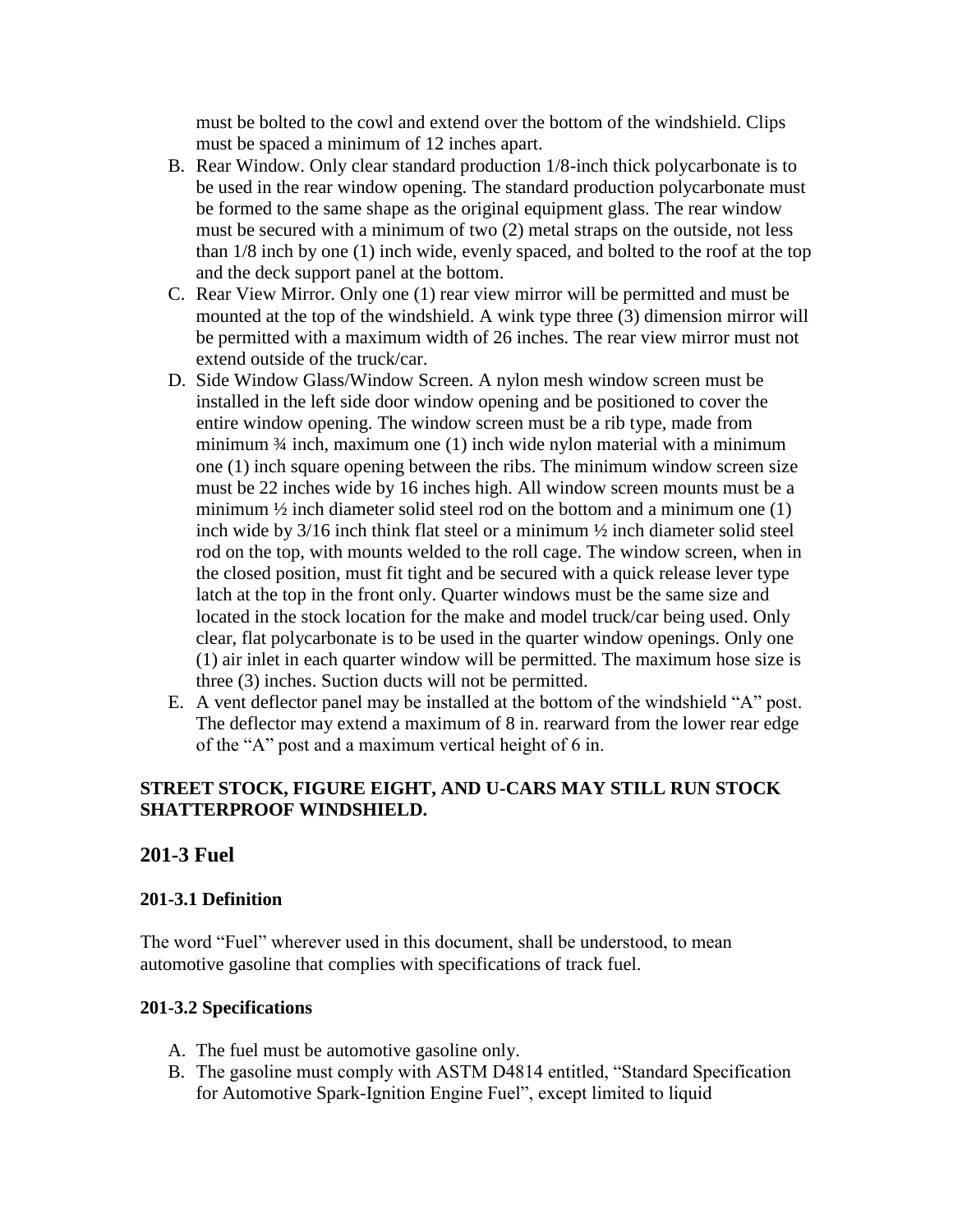hydrocarbons only, Class A, B, C, D or E, but without regard to geographical or seasonal limitation.

- C. The gasoline must not be blended with alcohols, ethers, or other oxygenates and it must not blend with anlllinc or its derivatives, nitro compounds or other nitrogen containing compounds.
- D. Icing or cooling of the fuel system will not be permitted in the garage, pit, or racing areas.

## **201-3.3 Fuel Samples**

Track Officials have the right to sample a Competitors fuel at any time during the Event. Samples will be impounded for observation and/or testing at the discretion of the Track Officials.

## **201-4 Fuel System**

Pressure systems will not be permitted. Any concealed pressure type containers, feed lines or actuating mechanisms will not be permitted, even if inoperable. Icing, freon type chemicals or refrigerants must be not be used in or near the fuel system.

## **201-4.1 Fuel Cell**

The use of a commercially manufactured fuel cell acceptable to Track Officials must be used.

- A. Track Officials will not permit the use of any previously approved fuel cells, containers, or check valves that appear to be damaged, defective, or do not function properly. Fuel cell vent pipe check valves are recommended.
- B. The maximum fuel cell capacity, including the filler spout and overflow, must be Min. of 12 gallons and max. 22 gallons. The fuel cell must fit snug within container and approved by track officials.
- C. Materials other than standard foam, as provided by an approved fuel cell manufacturer, will not be permitted.
- D. Fuel cell check valve is required and must be acceptable to Track Officials. All approved fuel cells may be equipped with a steel ball fuel filler and fuel vent check valve assembly that meets the following minimum requirements:
- 1. The fuel cell check valve housing must be manufactured of aluminum or magnetic steel plate not less than ¼ inch thick. The bottom surface of the check valve plate must be flat. Spacers will not be permitted between the check valve plate and the fuel cell bladder.
- 2. The solid steel ball check valve must be encased in a four (4)-rail carriage. The rails must be constructed of solid aluminum or magnetic steel not less than  $\frac{1}{4}$  inch thick by not less than ¾ inch wide material. The carriage rails must be positioned such that the surface of the ¼ inch thick edge rides against the steel check ball. Outside surfaces of the carriage must not have any sharp edges. The carriage must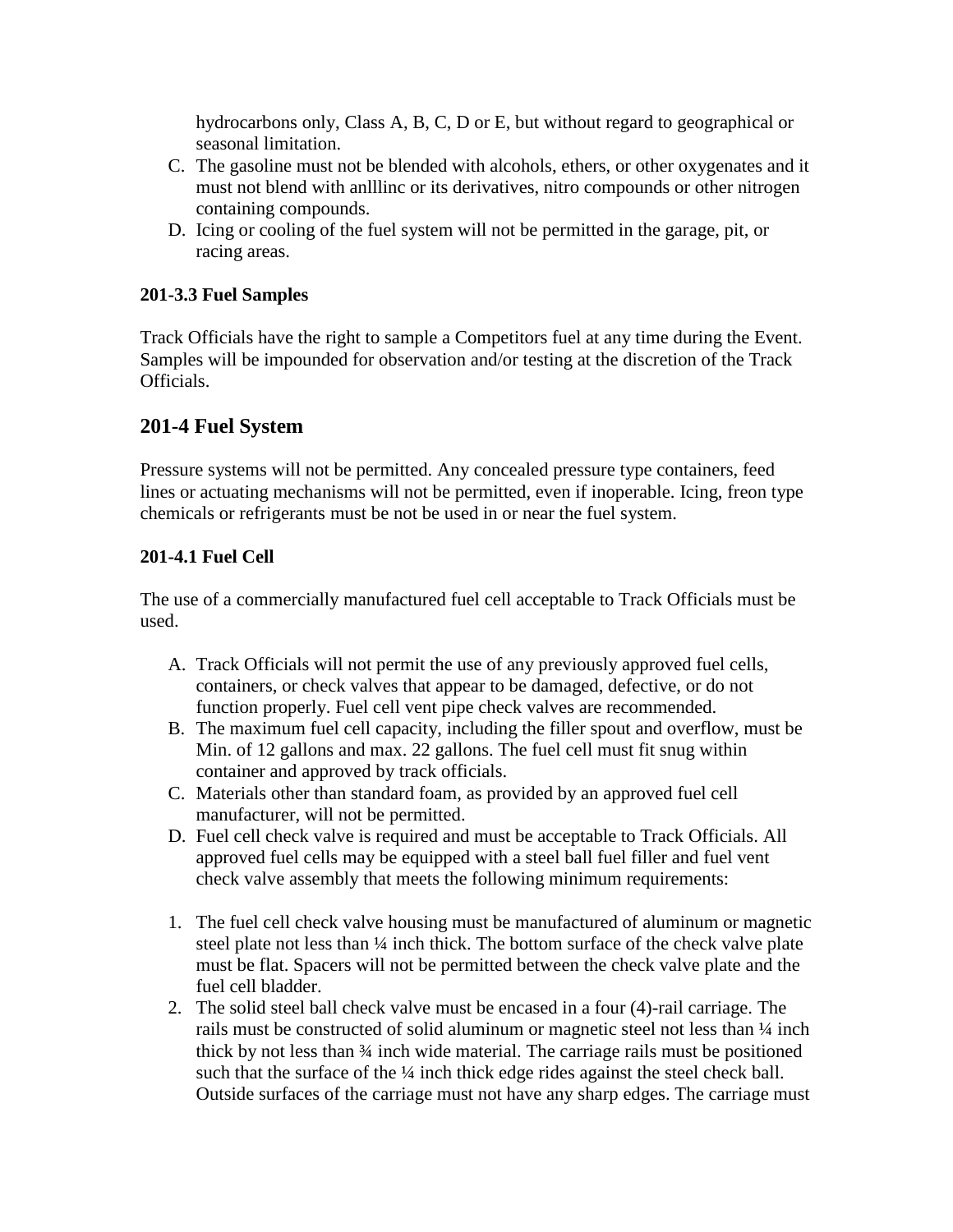not be altered in any way and must remain perpendicular to the fuel cell check valve top flange plate.

- 3. The fuel filler check valve carriage must not exceed a maximum depth of 8-1/2 inches. The maximum inside diameter of the filler neck including the check ball seat must not exceed 2-1/8 inches. When seated at least 112 of the check ball must be visible. The diameter of the solid steel check ball must be 2-3/8 inches.
- 4. The fuel vent check valve carriage must not exceed a maximum depth of 8-1/2 inches. The maximum inside diameter of the vent pipe neck including the check ball seat must not exceed 1-1/4 inches. The diameter of the solid steel check ball must be 1-3/8 inches.
- 5. The fuel inlet tube and vent tube must have a bead around its circumference for hose retention.

#### **201-4.2 Fuel Cell Container**

A fuel cell container must be used and must be acceptable to Track Officials and meet the following minimum requirements:

A. The fuel cell must be encased in a container of not less than 22 gage (0.031 inch thick) magnetic sheet steel. Fuel cells must be fitted within containers so that the maximum capacity, including filler spout, will not exceed 22 gallons.

#### **201-4.3 Fuel and Fuel Cell Container Installation**

The fuel cell and fuel cell container must be installed in a manner acceptable to Track Officials in accordance with the following minimum requirements:

- A. The fuel cell and fuel cell container must be fastened in the truck compartment in a recessed well of not less than 24 gage (0.025 inch thick) magnetic sheet steel welded or attached to the trunk floor.
- B. The fuel cell and the fuel cell container must be installed as far forward as possible in the trunk compartment equal distance between frame rails.
- C. The fuel cell container, installed in the recessed well, welded to the trunk floor, from the top, must be secured on the top by the fuel cell top rack made of one (1) inch by 0.065 inch minimum thick square magnetic steel tubing meeting the ASTM A-500 specifications bolted without spacers through the tubing on the top side with the bolts continuing through the tubing of the bottom support frames with a minimum of eight (8)  $3/8$  inch diameter bolts. The fuel cell top rack must consist of two (2) tubes lengthwise and two (2) crosswise equally spaced across the top of the fuel cell container.
- D. The fuel cell container, installed from the bottom of the trunk compartment must be inside a recessed well that covers the bottom and all four (4) sides. When installed the recessed well must seal completely in the trunk compartment area. The fuel cell container and recessed well must be secured on the top by the fuel cell top rack made of one (1) inch by one (1) inch by 0.065 inch minimum thick square magnetic steel tubing meeting the ASTM A-500 specifications bolted or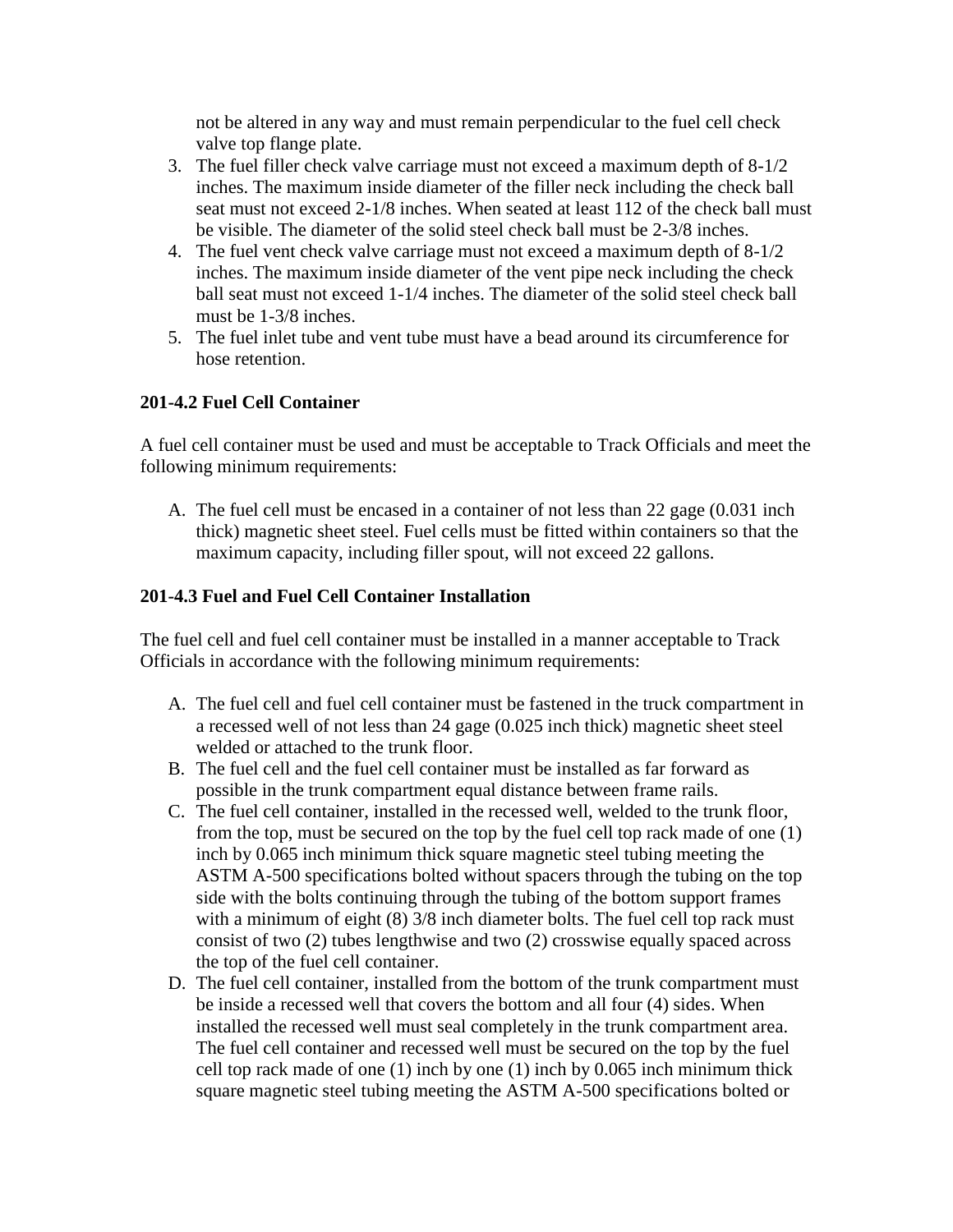welded without spacers through the tubing on the top side with the bolts continuing through the tubing of the bottom support frames with a minimum of eight (8) 3/8 inch diameter bolts. The fuel cell top rack must consist of two (2) tubes lengthwise and two (2) crosswire equally spaced across the top of the fuel cell container.

- E. The front and rear fuel cell cross members must be constructed using a one (1) inch wide by three (3) inches in height by 0.065 inch minimum thick magnetic steel tubing meeting the ASTM A-500 specifications.
- F. The bottom support frame must be constructed using three (3) tubes, one (1) inch by one (1) inch by 0.065 inch minimum thick square magnetic steel tubing meeting the ASTM A-500 specifications, and must be equally spaced across the recessed well. These tubes must be welded or bolted to the fuel cell front and rear cross members. The support tubes must extend down the front and rear equally spaced and under the fuel cell container recessed well.
- G. The bottom of the fuel cell container must have a minimum ground clearance of eight (8) inches.
- H. A reinforcement bar, minimum  $1\frac{1}{2}$  inches in diameter and 0.083 inch wall thickness magnetic steel tubing, must extend below the rear frame section behind the fuel cell. This reinforcement bar must be as wide as the rear frame rails and extend as low as the bottom of the fuel cell with two (2) vertical uprights evenly spaced between the frame rails and attached to the rear cross member. Two (2) supports bars, one (1) located on each corner, must angle upwards and be welded to the rear frame rails. 1. A rear fire wall of magnetic sheet steel not less than 24 gage (0.025 inch thick) must be located between the trunk compartment and the driver's compartment and must be welded in place.

#### **201-4.4 Fuel Filler/Vent Requirements**

#### **201-4.4.1 Fuel Filler**

A. Fueling will not permitted by opening the rear deck lid.

#### **201-4.4.2 Fuel Cell Vent**

The fuel cell must be vented as follows:

- A. A single one (1) inch maximum inside diameter vent to outside or body must be installed at the left rear corner. A fuel vent flap valve is recommended on all cars.
- B. A fuel check valve vent pipe inside diameter must not exceed one (1) inch maximum. The fuel cell vent flexible hose must have a maximum inside diameter of 1-1/4 inches and a maximum length of 60 inches when measured from the outside end of the fuel cell vent pipe to the top of the fuel cell fill plate.
- C. When gasoline is added, a crewmember must catch any overflowing fuel into a container acceptable to Track Officials. The catch ran must be metal and painted red.

#### **201-4.5 Fuel Lines and Fuel Pump**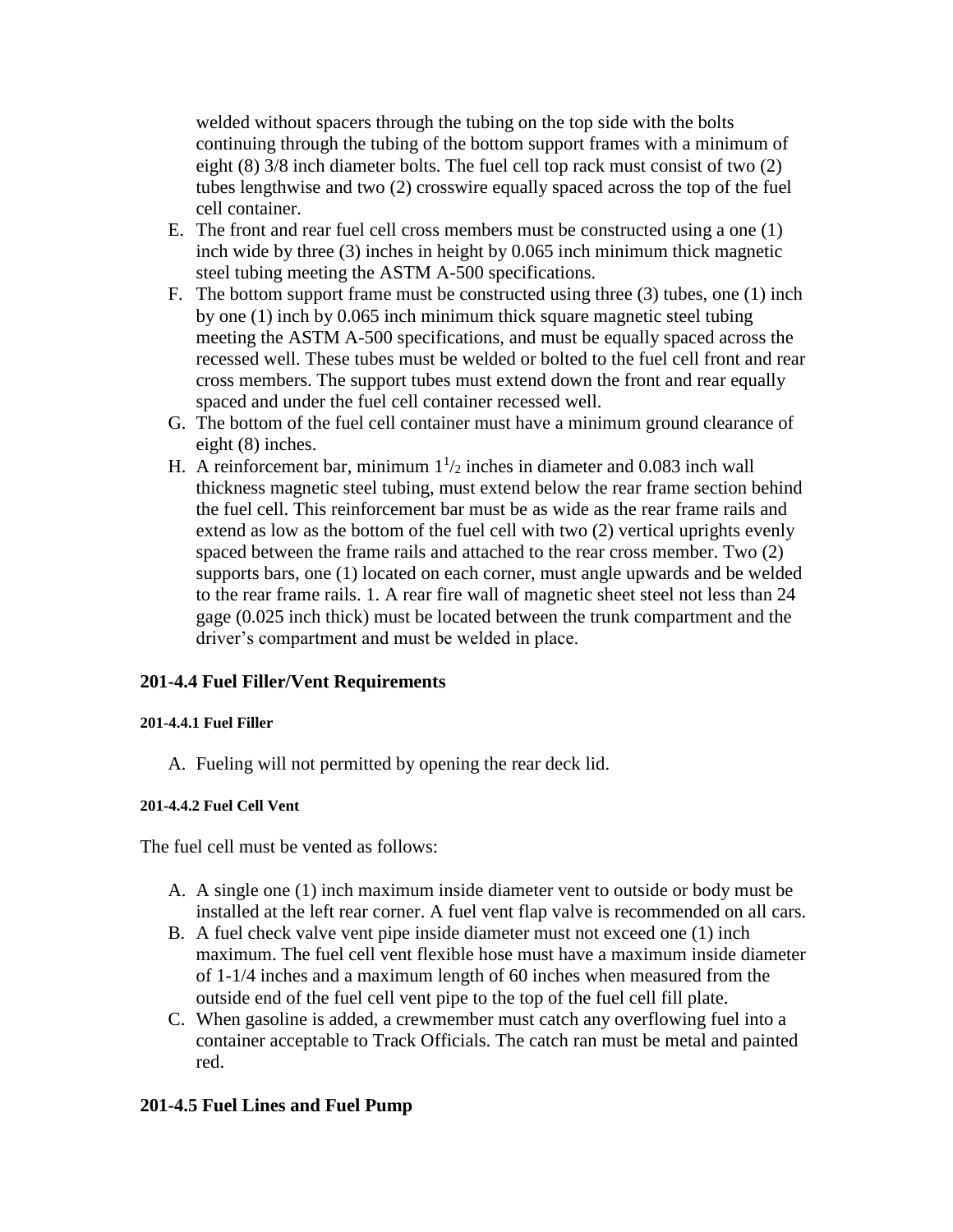Electrical devices or electrical connections will not be permitted on the fuel cell, fuel lines or between the fuel pump and the fuel line assembly. Fuel pressure may only be measured from the rear of the carburetor fuel line assembly.

#### **201-4.5.1 Fuel Lines**

The fuel lines and fuel line connections must be acceptable to Track Officials and meet the following minimum requirements:

- A. The size, material, and location of the fuel cell pickup must be acceptable to Track Officials.
- B. Only one (1) fuel line with a maximum inside diameter of  $\frac{9}{16}$  inch will be permitted from the fuel cell to the fuel pump.
- C. The fuel lines from the fuel cell to the carburetor may be relocated. When the fuel line runs through the right side of the driver's compartment, it must be enclosed in a metal tube located near the floor pan. A check valve, acceptable to Track Officials, mounted at the fuel line outlet on the fuel cell may be used.
- D. Additional lines or extra length must not be used on the fuel system. Extra fuel lines or fuel cells concealed or otherwise will not be permitted.
- E. Quick disconnect fittings will not be permitted.

#### **201-4.5.2 Fuel Pump**

The fuel pump must be acceptable to Track Officials and meet the following minimum requirements:

- A. Electric fuel pumps will not be permitted.
- B. Cooling of the fuel pump will not be permitted.
- C. Only mechanical, lever-action, camshaft actuated fuel pumps in the stock location will be permitted.
- D. A magnetic steel plate is required between the engine block and the fuel pump on General Motor's engines. Thermal plates or gaskets will not be permitted.

# **201-5 Personal Safety Equipment**

- A. It is recommended that accessories used in the interest of safety and stability be submitted for review by track Officials. Shenandoah Speedway will establish minimum and maximum tolerances for safety and stability systems, which it reviews and recommends for general use.
- B. Electric heating pads, blankets, or any other method will not be permitted for warming the transmission, rear end assembly, or tires.
- C. The drivers must not compete in any event with head or arm extended outside of a closed body racecar.
- D. Unless otherwise authorized by track officials, racecars will not be permitted on the track until the track has been opened for official practice.
- E. Passengers will not be permitted to ride in/on the racecar at any time.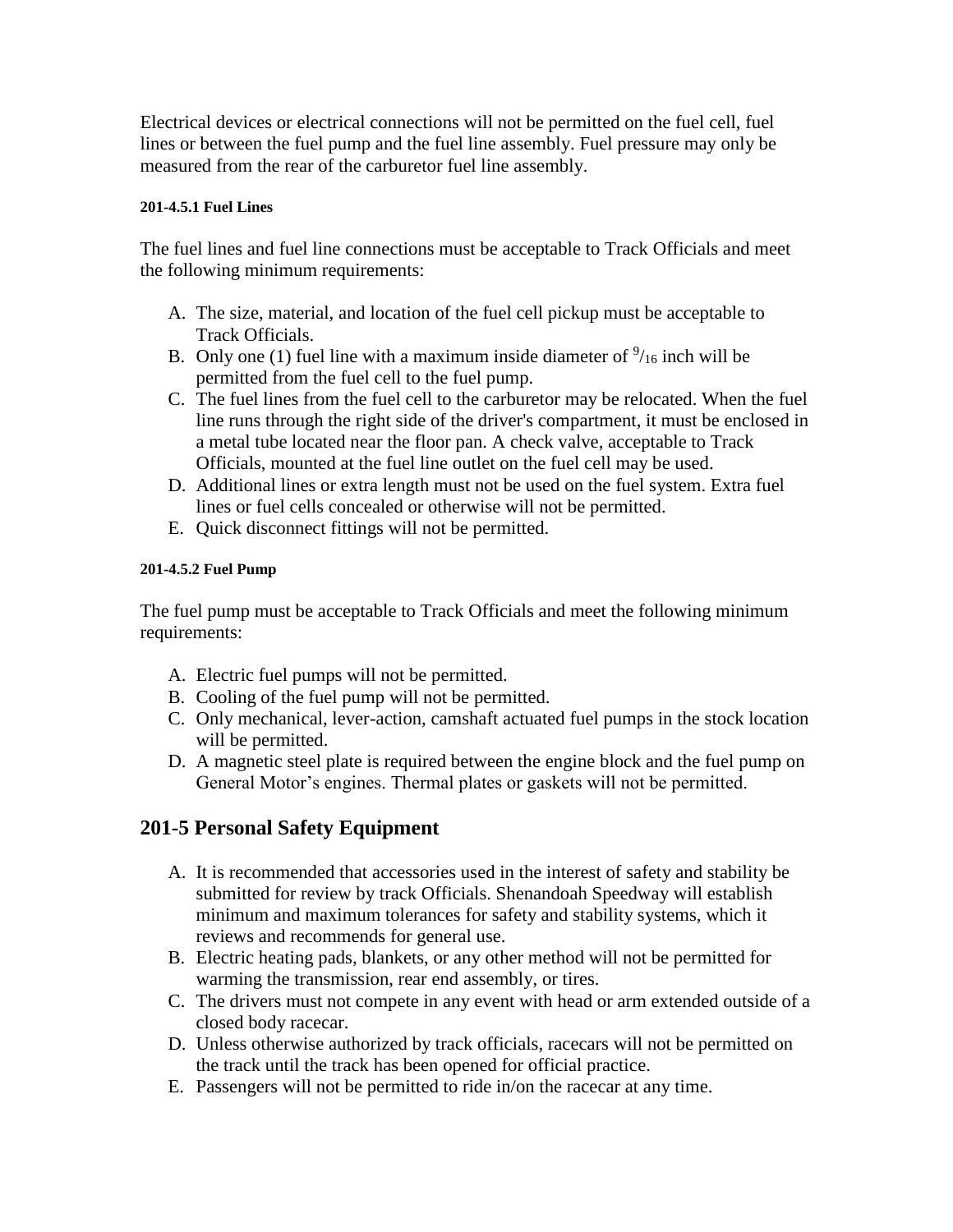F. Filming devices will not be permitted to extend beyond the pit wall unless authorized by track officials.

## **201-5.1 Helmets: Head and Neck Restraint Devices**

A. It is recommended that helmets meet the specifications set forth in the Federal Motor Safety Standard Regulations or meet the specifications set forth by the American National Standards Institute, Inc. A Hauns device is recommended.

## **201-5.2 Seat belts**

- A. A lever-type quick release latch must be fastened to the lap belt. A lap belt not less than three (3) inches wide is Mandatory. Both ends of the lap belt must be fastened to the roll cage with high quality bolts not less than  $\frac{3}{8}$  inch in diameter.
- B. The shoulder harness must not be less than three (3) inches wide and must be attached to a roll bar behind the driver's seat. Where the harness crosses the roll cage, it must pass through a steel guide welded to the roll cage that will prevent the harness from sliding side to side. Shoulder harness inertia reels will not be permitted.
- C. A center (crotch) belt must be securely mounted to the lower seat frame at the bottom and to the lap seat belt on the top.
- D. Where the belts pass through the seat edges, it must have a grommet installed, be rolled, and/or padded to prevent cutting of the belt.
- E. All seat belts and shoulder harnesses must connect at the lap belt with a quick release buckle acceptable to track officials.

## **201-5.3 Seats**

- A. Only custom manufactured aluminum seats acceptable to track officials are recommended. The seat must be properly installed and the seat back must not be moved back further than the trailing edge of the door. Holes that, in the judgement of the Track Officials, have been made with the primary intent of weight reduction, will not be permitted.
- B. All seats should have padded rib protectors and seat leg extensions on the left and right side.
- C. An adequate padded headrest, acceptable to Track Officials, is mandatory.

## **201-5.4 Roll Bars**

A. As a minimum, all cars are required to have the basic and typical roll cage configured as shown in diagrams #2, #3, #4, and #5. Unless otherwise specified below, all roll bars must be made from round magnetic steel seamless tubing  $1^{3}/_{4}$ inches by 0.090-inch minimum meeting ASTM A-519 specifications. Electric resistance welded tubing; aluminum and/or other soft metals will not be permitted. Roll bar joints and intersections must be welded according to ASTM specifications for the material being welded. Once constructed and installed, the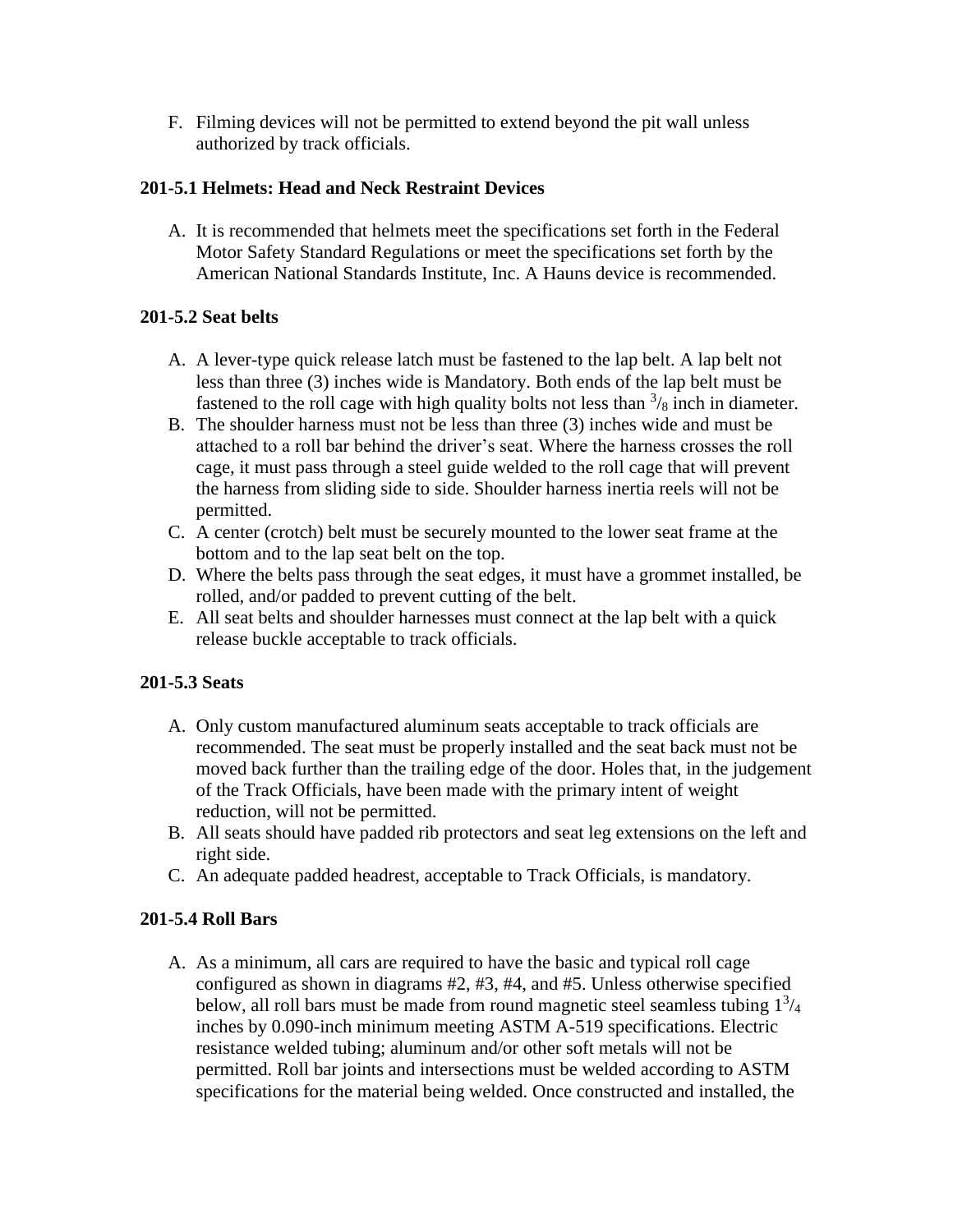roll cage must be acceptable to Track Officials. Holes and/or other modifications that, in the judgment of Track Officials, were made with the intent of weight reduction will not be permitted.



- B. Basic Speedway Roll cage Structure
	- 1. The main roll bar (#1 in diagram #5) must be a continuous length of tubing with one end welded perpendicular to the top of the right frame rail and one end welded perpendicular to the top of the left frame rail and with both rising vertically a minimum of 20 inches before bending inward to maintain a minimum clearance with the "B" posts and follow along the inner surface of the roof panel, the left and right side must be the same, with minimum clearance for the roof panel. The main roll bar (#1) must also be braced with one (1) diagonal bar (#5) and two (2) horizontal bars (#6) and (#7). All bends in the main roll bar (#1) must be as symmetrical as minimum clearances permit.
	- 2. The distance from the center of each of the front roll bar legs  $(\#2 \land \& B)$ to the center of the main roll bar (#1) must not measure less than 43 inches. Each of the front roll bar legs  $(\#2 \land \& B)$  must be constructed from a continuous length of tubing. One leg must be welded perpendicular to the top of the right frame rail and one leg welded perpendicular to the top of the left frame rail with both legs rising vertically a minimum of 20 inches before bending inward and rearward to maintain a minimum clearance with the "A" posts. Both legs must follow along the inner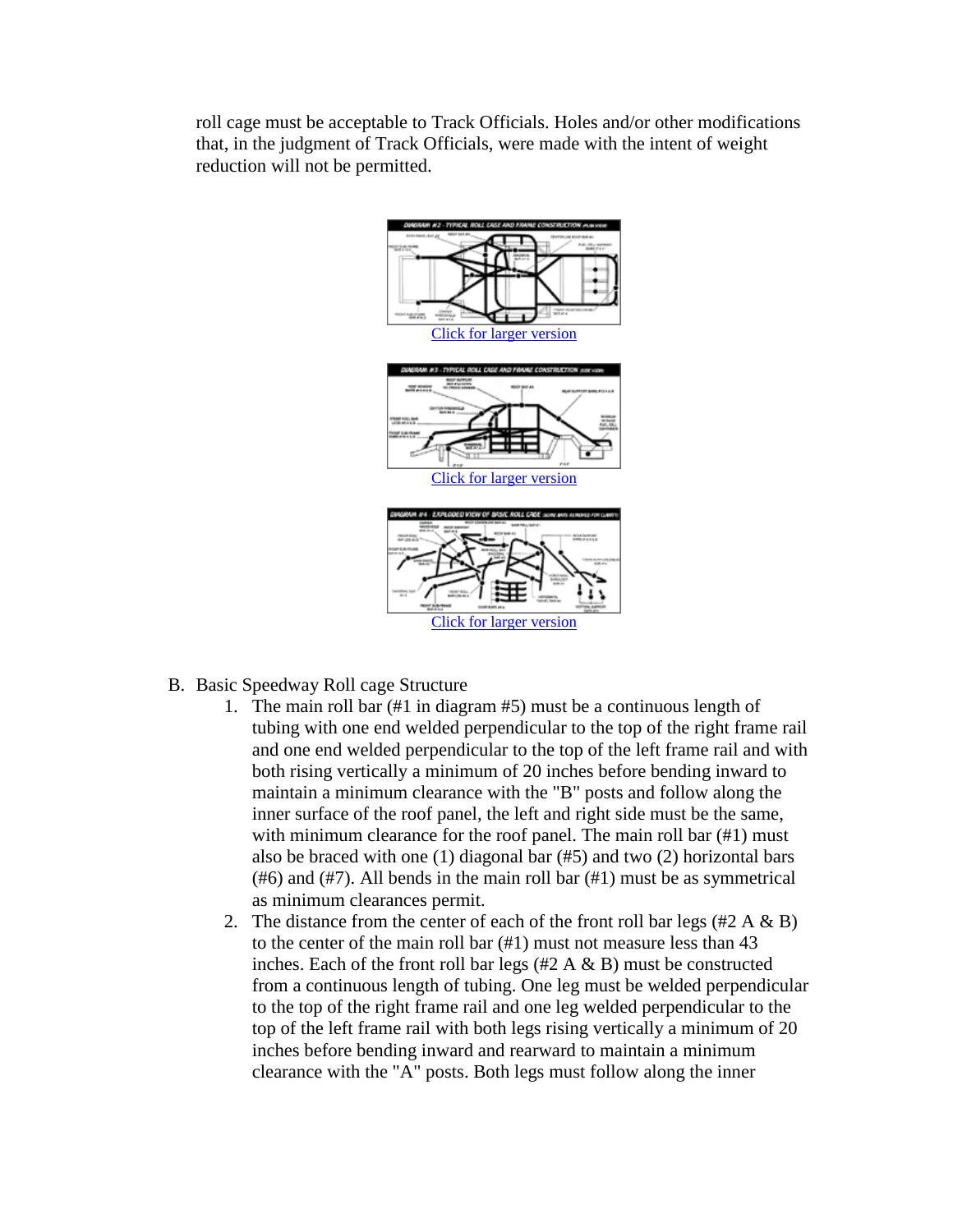surface of each respective 'A' post. The front roll bar legs  $(\#2 \land \& B)$  must be welded to the roof bar (#3) near the upper corners of the windshield.

- 3. The roof bar (#3) must be a continuous length of tubing extending forward from the outer edges of the main roll bar (#1) with minimum clearance to the roof panel and remain parallel to the main frame rails. The roof bar must follow the contour of the windshield as it bends across the front maintaining a minimum clearance of four (4) inches to the top of the windshield. The center to center width of the roof bar (#3) must be a minimum of  $43<sup>1</sup>/4$  inches, and a minimum distance of 29 inches must be maintained from the centerline of the roof bar (#3) to the centerline of the main roll bar (#1). A minimum distance of 36  $\frac{1}{2}$  inches must be maintained from the top of the frame side rails to the centerline of the roof bar (#3) in the center of the door.
- 4. The centerline roof bar (#4) must be welded from the main roll bar (#1) forward to the roof bar (#3) near the car's centerline. The center windshield bar (#4A) must extend forward from the roof bar (#3) near the car's centerline and bend downward following the back of the windshield with minimum clearance. The center windshield bar (#4A) must pass through the top of the dash panel and attach to a support bar under the dash panel at the firewall.
- 5. The main roll bar diagonal bar (#5), with no bends, must begin near the upper left bend of the main roll bar (#1) behind the driver's head and after intersecting the horizontal shoulder bar (#7), it must be welded to the lower right side of the main roll bar (#1) where the horizontal tunnel bar (#6) is welded to the main roll bar (#1).
- 6. Two (2) horizontal bars (#6 and #7) must be welded with no bends inside the vertical legs of the main roll bar (#1) with the horizontal tunnel bar (#6) welded just above the drive shaft tunnel and the horizontal shoulder bar (#7) at a minimum height of 20 inches above the main frame rails. An additional shoulder belt bar (#7B) may be added above the horizontal shoulder bar (#7) to facilitate shoulder harness alignment. The shoulder belt bar (#7B) must be welded to the main roll bar (#1) and the main roll bar diagonal bar (#5). The shoulder belt bar (#7B) must be made from a minimum of  $1 \frac{3}{4}$  inches by 0.090 inch thick magnetic steel seamless round tubing.
- 7. The diagonal bar (#7A) must be welded near the center of the horizontal shoulder bar (#7). The diagonal bar then extends forward to a junction with roof support bar (#12) and continues through the firewall. This diagonal bar must be welded to the right front sub-frame rearward of the spring bucket or shock mount.
- 8. The dash panel bar (#8) must be a continuous bar with no bends welded beneath the dash panel between the two (2) front roll bar logs (#2 A  $\&$  B) at a minimum height of 20 inches above the main frame rail.
- 9. The door bars (#9 A & B), on both the left and right sides, must have a minimum of four (4) bars equally spaced from top to bottom that must be welded horizontally between the vertical uprights of the main roll bar (#1)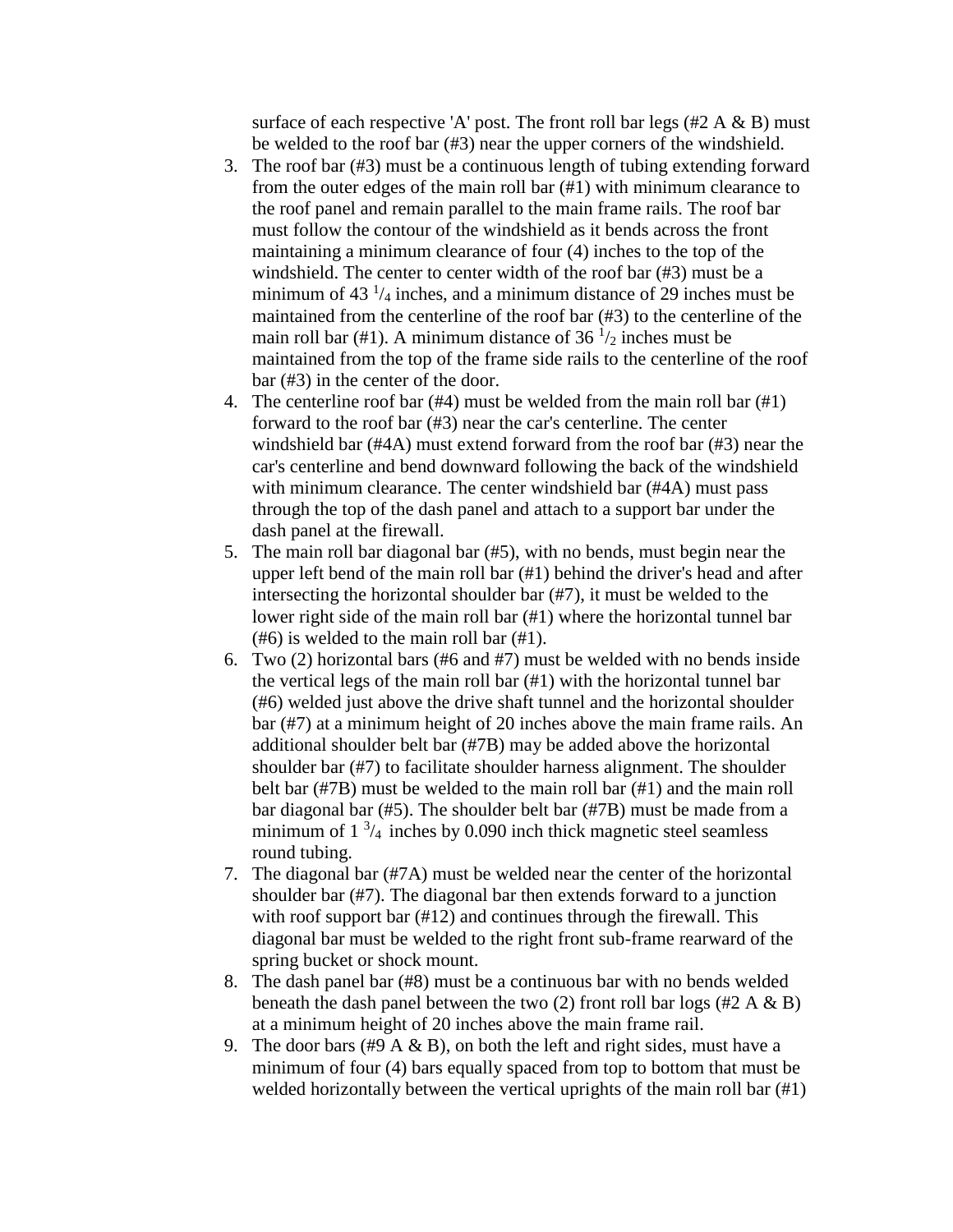and the front roll bar legs  $(\#2 \land \& B)$ . The top door bar on each side must maintain a minimum vertical height of 20 inches from the top of the mainframe rails to its centerline. All door bars must be convex in shape except the bottom door bar on each side, which may be straight. The door bars (#9 A & B) must have a minimum of six (6) vertical supports per side with two (2) equally spaced between each door bar. These supports must be made from a minimum of  $1^3/4$  inches by 0.090 inch magnetic steel seamless round tubing (not numbered but shown in the left side view of diagrams #3, #4 & #5). A magnetic steel plate,  $\frac{1}{8}$  inch thick, may be installed over the left side door bars and welded or bolted in place with not less than four (4) minimum  $\frac{1}{2}$  inch diameter bolts in place. Any door support bars (nerf bars) if used must turn back into the door bars or main hoop bar or front leg bars.

- 10. The vertical vent window bars  $(\#10 \land \& B)$  must be welded from the upper surface of the top door bars on the right side and left side to the front roll bar legs (#2 A & B). The vertical vent window bars (#10 A & B) must be perpendicular to the top door bars  $(\#9 \land \& B)$ .
- 11. The two (2) angular supports (#11 A  $\&$  B) must be welded to the top of the main frame rail and to the bottom surface of the second door bar from the bottom.
- 12. The roof support bar (#12) must extend from the right front corner of the roof bar (#3) intersecting the diagonal bar (#7A) and down to the transmission cross member. The roof support bar (#12) must be welded near the area of the intersection with the front roll bar leg (#2B) and the roof bar (#3).
- 13. The rear support bars (#13 A  $\&$  B) must be continuous lengths of tubing welded to the left and the right back side of the main roll bar (#1) near the roof panel at the top. They must extend to and be welded to the top of the rear sub-frame rail within one (1) inch of the rear edge of the fuel cell.
- 14. The trunk reinforcement bar (#14) must form a loop directly above the rear sub-frame side rails and the rearmost cross member and be welded to the rear support bars (#13 A  $\&$  B). The trunk reinforcement bar (#14) must maintain a minimum height of five (5) inches from the top of the rear cross member to trunk reinforcement bar (#14's) center.
- 15. Three (3) rear vertical support bars (#15), evenly spaced, must be welded perpendicular to the top of the rear cross member and to the bottom surface of the trunk reinforcement bar (#14). These vertical supports must be made from a minimum of  $1<sup>3</sup>/4$  inches by 0.090 inch magnetic steel seamless round tubing.
- 16. The two (2) front sub-frame bars (#16 A  $\&$  B) must be a minimum 1-3/4 inches by 0.083 inch magnetic steel seamless round tubing. They must be welded to the right side and the left side of the front roll bar legs (#2 A & B) at a minimum height of 20 inches. The front sub-frame bars (#16 A & B) must extend forward through the firewall, turn down, and must be welded to the front sub-frame rails forward of the spring buckets or shock mounts near the radiator mount. All other support bars to the front sub-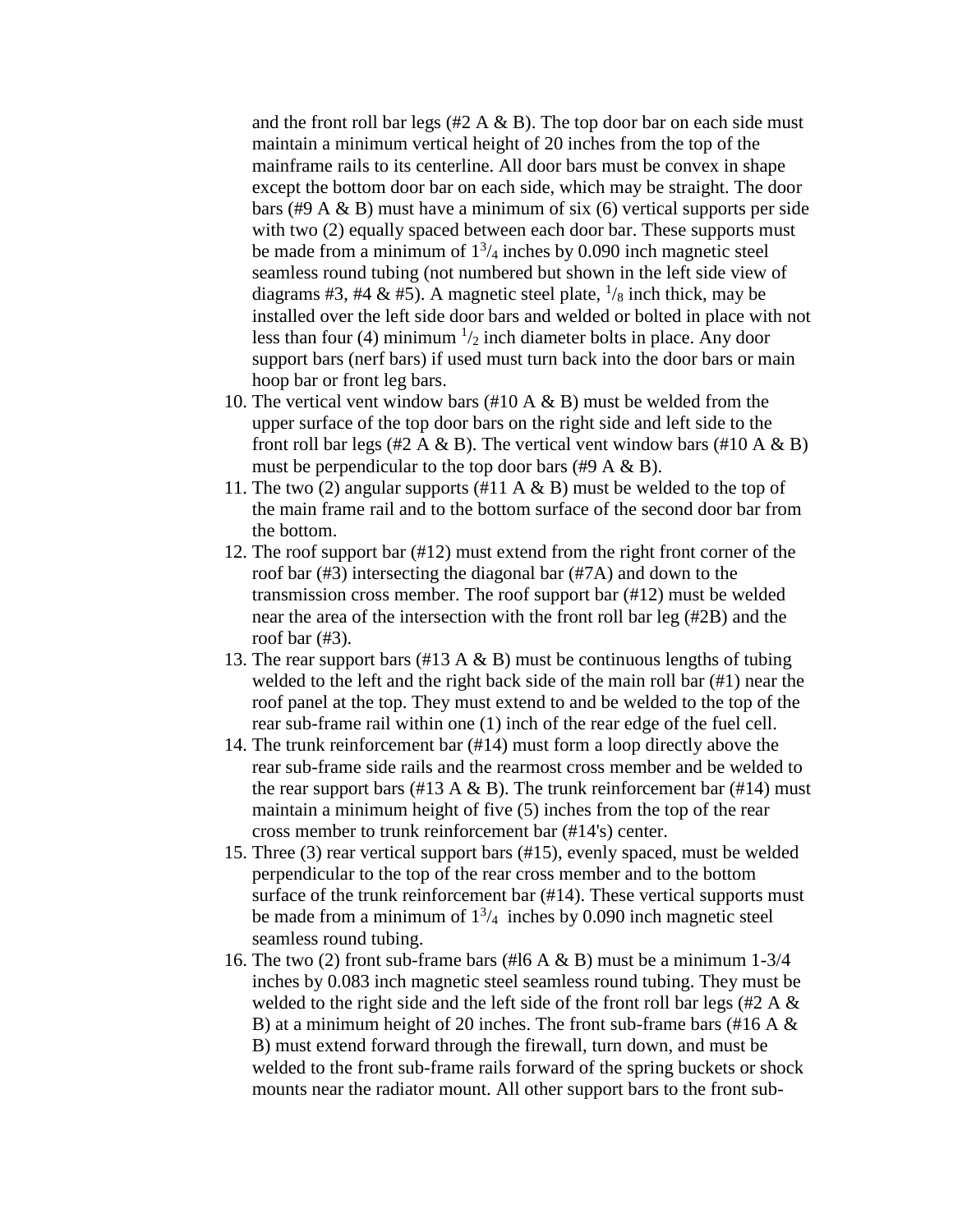frame must be  $1^{3}/_{4}$  inches round magnetic steel seamless tubing by 0.083inch minimum wall thickness.

- C. Gussets
	- 1. Gussets must be used at the intersection where the main roll bar (#1) and the front roll bar legs  $(\#2 \land \& B)$  meet the main frame, and the gussets must be constructed using a minimum one (1) inch wide by two (2) inches high magnetic steel box tubing.
	- 2. Gussets must be used at the intersection where the front roll bar legs (#2 A  $\&$  B) intersect the roof bar (#3), and the gussets must be constructed from a minimum 0.095-inch thick triangular-shaped magnetic steel flat plate measuring a minimum of  $1\frac{1}{2}$  inches long on each side that is to be welded.
	- 3. Gussets must be used at the intersection of main roll bar  $(\#1)$  and the front roll bar legs (#2 A & B) with door bars (#9 A & B) and the gussets must be constructed from a minimum 0.095 inch thick triangular-shaped magnetic steel flat plate measuring a minimum of 1-1/2 inches long on each side that is to be welded.
	- 4. Gussets must be used at the intersection of main roll bar (#1) and the rear support bars (#13 A  $\&$  B), and the gussets must be constructed from a minimum 0.095 inch thick triangular-shaped magnetic steel flat plate measuring a minimum of  $1\frac{1}{2}$  inches long on each side that is to be welded.
- D. For the approved location of the various roll bars, please reference both the basic roll cage diagrams and the typical roll cage diagrams at the back of the Rule Book.
- E. Modifications to the basic and typical roll cage design described above must be submitted in blueprint form for acceptance to SPEEDWAY at least 60 days before the design can be entered in competition. If SPEEDWAY accepts the modification as set forth in the submitted blueprints, the Competitor must submit for inspection a completed frame and roll cage at least 30 days prior to the date of intended competition. Acceptance of the submitted blueprint does not guarantee acceptance of the completed frame and roll cage design, and SPEEDWAY may decide not to accept such design even if it is the same as the blueprint form. If SPEEDWAY accepts the completed frame and roll cage, it may then be used in competition in the form accepted, unless and until SPEEDWAY no longer approves the form.
- F. All roll bars within the driver's reach must be covered with an impact absorbent material acceptable to Track Officials.
- G. All references to the roll cage, roll bars, roll cage bars or the roll cage bar design specified in other sections of the Rule Book refer to subsection 201-4.4.
- H. At the discretion of Track Officials, additional material and/or tubing may be required to be welded to any car that does not conform to the January 1, 2005 roll cage or roll bar specifications as described in subsection 201-4.4